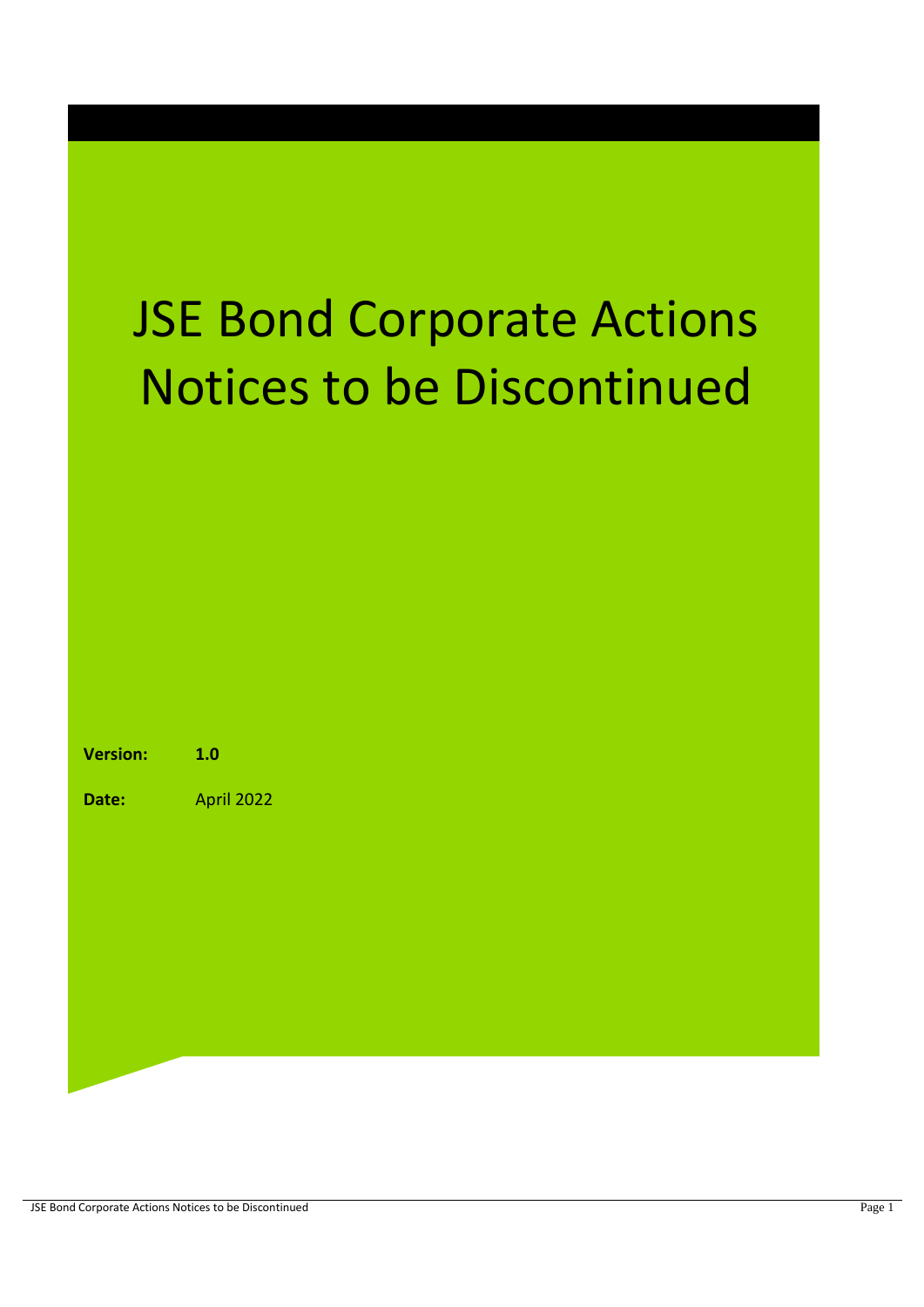# Contents

| 8  |  |
|----|--|
| 9  |  |
| 10 |  |
| 11 |  |
| 12 |  |
| 13 |  |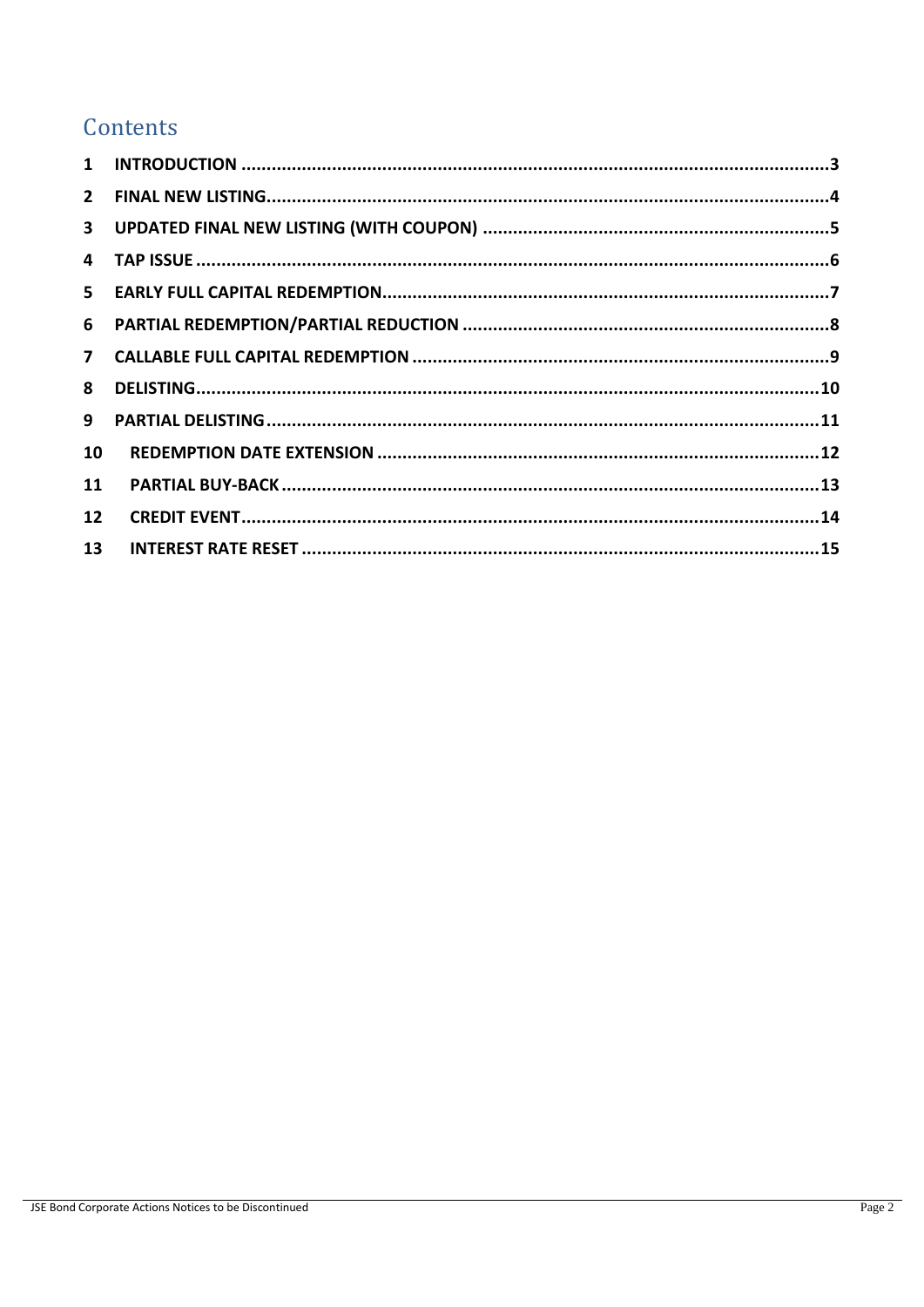## <span id="page-2-0"></span>**1 Introduction**

The following notices, issued by the JSE Reference Data team on a daily adhoc basis, will be discontinued from the production implementation date of the below replacement data products.

A sample of each notice is included for your inconvenience.

#### 1. **New Bonds Listing**

- a. Final New Listing
- b. UPDATED Final New Listing (with coupon)

#### 2. **Bonds Corporate Actions Events Schedule**

- a. Tap Issue
- b. Early Full Capital Redemption
- c. Partial Redemption/Partial Reduction
- d. Callable Full Capital Redemption
- e. Delisting
- f. Partial Delisting
- g. Redemption Date Extension
- h. Partial buy-back
- i. Credit Event

#### **3. Bonds Coupon Rate Update**

a. Interest Rate Reset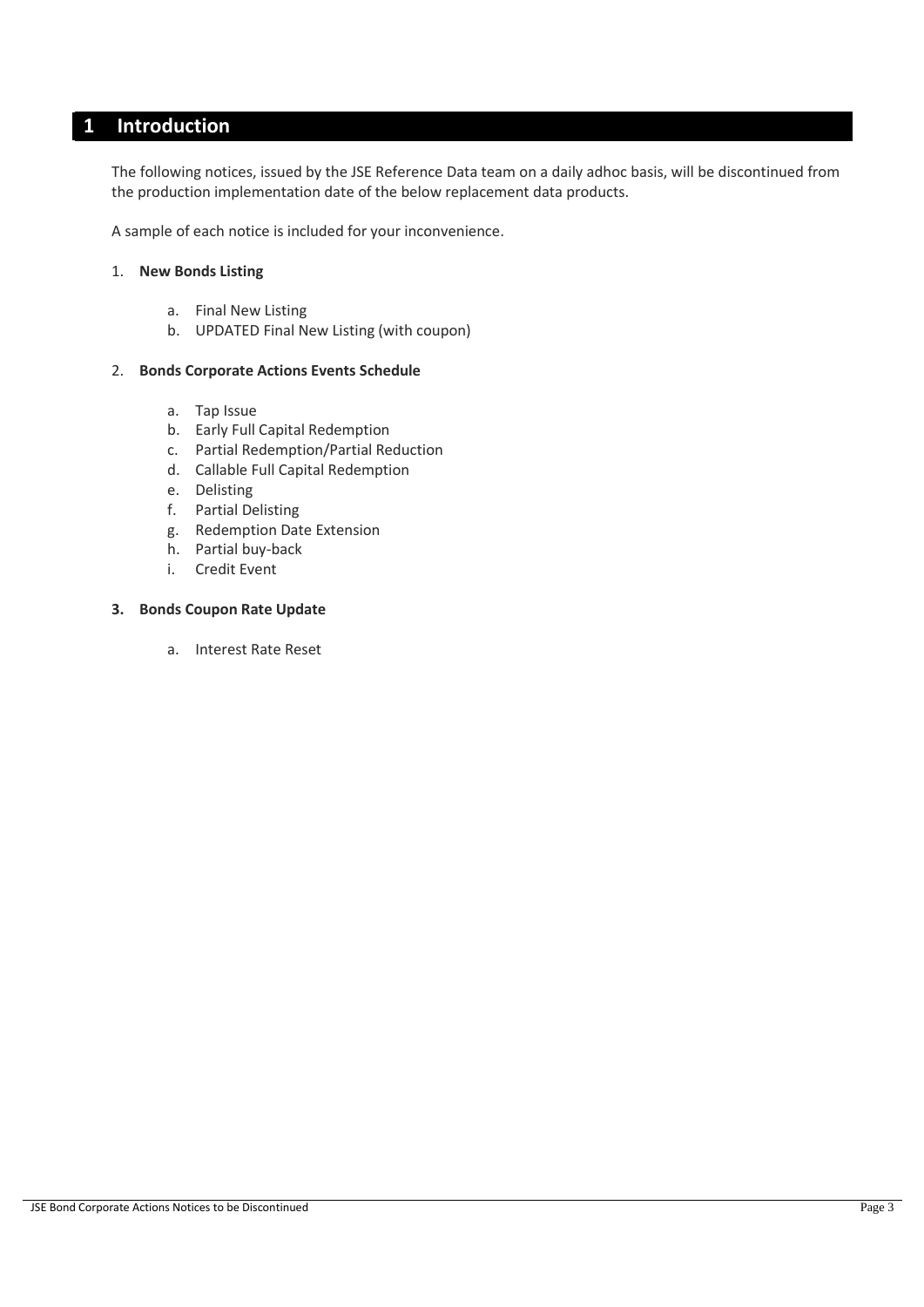# <span id="page-3-0"></span>**2 Final New Listing**

#### **INTEREST RATES MARKET NOTICE**

**Date: 8 November 2021**

**SUBJECT:** New Financial Instrument Listing

**(ABSA BANK LIMITED – "ASN707")**

====================================================

The JSE Limited has granted a listing to **ABSA BANK LIMITED** on Interest Rate Market with effect from 9 November 2021**.**

| <b>INSTRUMENT TYPE:</b>              | <b>CREDIT-LINKED NOTE</b>                             |
|--------------------------------------|-------------------------------------------------------|
| <b>Bond Code</b>                     | ASN707                                                |
| <b>Nominal Issued</b>                | R500,000,000.00                                       |
| <b>Issue Price</b>                   | 100%                                                  |
| Coupon                               | % (3 Month JIBAR as at 09 Nov 2021 of % plus 226bps)  |
| <b>Coupon Rate Indicator</b>         | Floating                                              |
| <b>Trade Type</b>                    | Price                                                 |
| <b>Final Maturity Date</b>           | 9 November 2026                                       |
| <b>Books Close Date</b>              | 30 January, 29 April, 30 July, 30 October             |
| Interest Payment Date(s)             | 9 February, 9 May, 9 August, 9 November               |
| Last Day to Register                 | By 17:00 on 29 January, 28 April, 29 July, 29 October |
| <b>Issue Date</b>                    | 9 November 2021                                       |
| <b>Date Convention</b>               | Following                                             |
| <b>Interest Commencement Date</b>    | 9 November 2021                                       |
| <b>First Interest Payment Date</b>   | 9 February 2022                                       |
| <b>ISIN No.</b>                      | ZAG000181330                                          |
| <b>Additional Information</b>        | Unsubordinated Unsecured                              |
| <b>Applicable Pricing Supplement</b> |                                                       |

*<https://clientportal.jse.co.za/Content/JSEPricingSupplementsItems/ASN707%20PricingSupplement0911.pdf>*

The note will be dematerialised in the Central Securities Depository ("CSD") and settlement will take place electronically in terms of JSE Rules. For further information on the Note issue please contact: Thapelo Magolego Absa CIB Limited Corporate Actions JSE +27 11 520 7000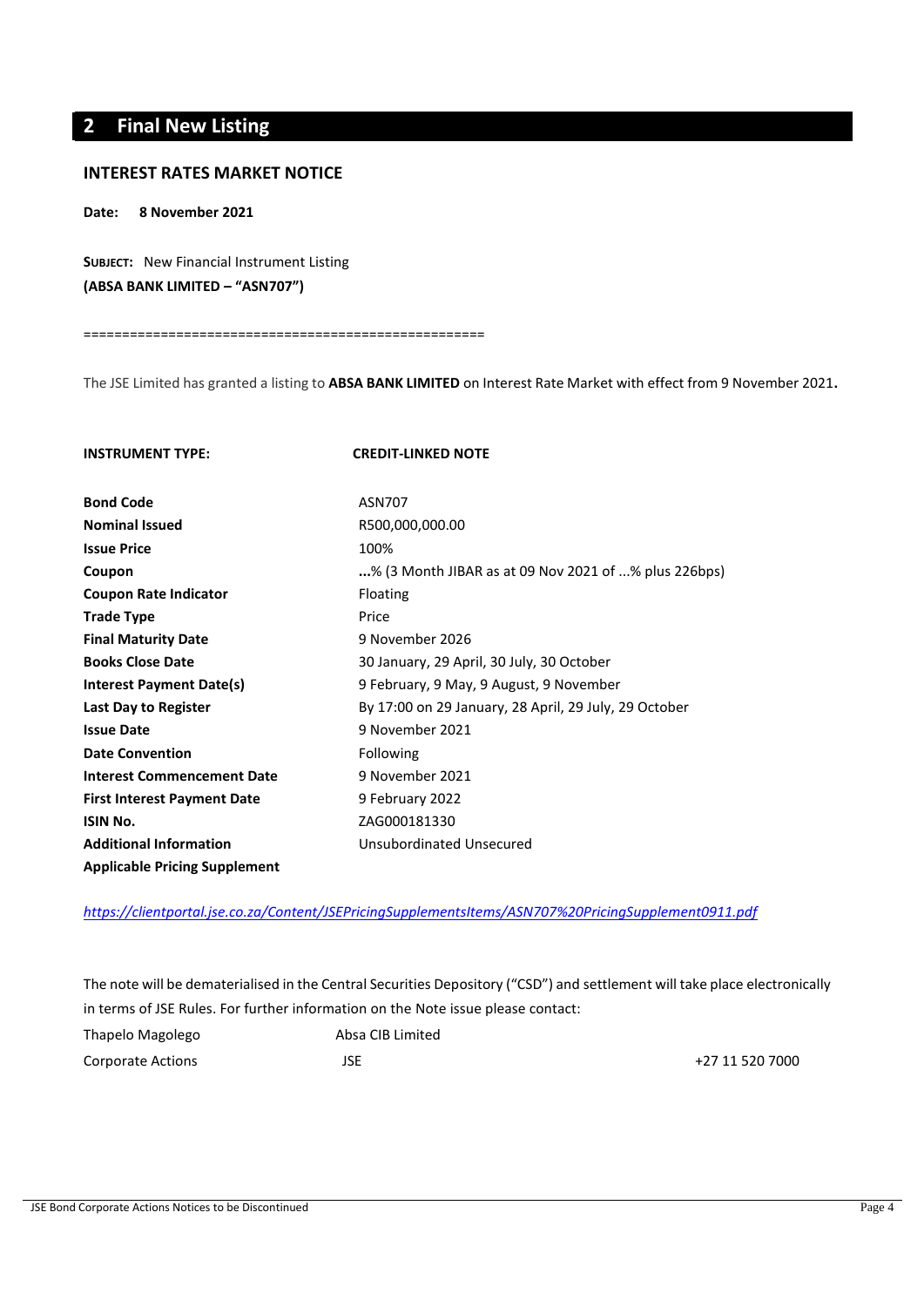# <span id="page-4-0"></span>**3 UPDATED Final New Listing (with coupon)**

## **INTEREST RATES MARKET NOTICE – WITH COUPON**

## **Date: 8 November 2021**

**SUBJECT:** New Financial Instrument Listing **(ABSA BANK LIMITED – "ASN707")**

====================================================

The JSE Limited has granted a listing to **ABSA BANK LIMITED** on Interest Rate Market with effect from 9 November 2021**.**

| <b>INSTRUMENT TYPE:</b>              | <b>CREDIT-LINKED NOTE</b>                                      |
|--------------------------------------|----------------------------------------------------------------|
| <b>Bond Code</b>                     | ASN707                                                         |
| <b>Nominal Issued</b>                | R500,000,000.00                                                |
| <b>Issue Price</b>                   | 100%                                                           |
| Coupon                               | 5.943% (3 Month JIBAR as at 09 Nov 2021 of 3.683% plus 226bps) |
| <b>Coupon Rate Indicator</b>         | Floating                                                       |
| <b>Trade Type</b>                    | Price                                                          |
| <b>Final Maturity Date</b>           | 9 November 2026                                                |
| <b>Books Close Date</b>              | 30 January, 29 April, 30 July, 30 October                      |
| <b>Interest Payment Date(s)</b>      | 9 February, 9 May, 9 August, 9 November                        |
| Last Day to Register                 | By 17:00 on 29 January, 28 April, 29 July, 29 October          |
| <b>Issue Date</b>                    | 9 November 2021                                                |
| <b>Date Convention</b>               | Following                                                      |
| <b>Interest Commencement Date</b>    | 9 November 2021                                                |
| <b>First Interest Payment Date</b>   | 9 February 2022                                                |
| <b>ISIN No.</b>                      | ZAG000181330                                                   |
| <b>Additional Information</b>        | Unsubordinated Unsecured                                       |
| <b>Applicable Pricing Supplement</b> |                                                                |

*<https://clientportal.jse.co.za/Content/JSEPricingSupplementsItems/ASN707%20PricingSupplement0911.pdf>*

The note will be dematerialised in the Central Securities Depository ("CSD") and settlement will take place electronically in terms of JSE Rules. For further information on the Note issue please contact:

| Thapelo Magolego  | Absa CIB Limited |                 |
|-------------------|------------------|-----------------|
| Corporate Actions | JSE              | +27 11 520 7000 |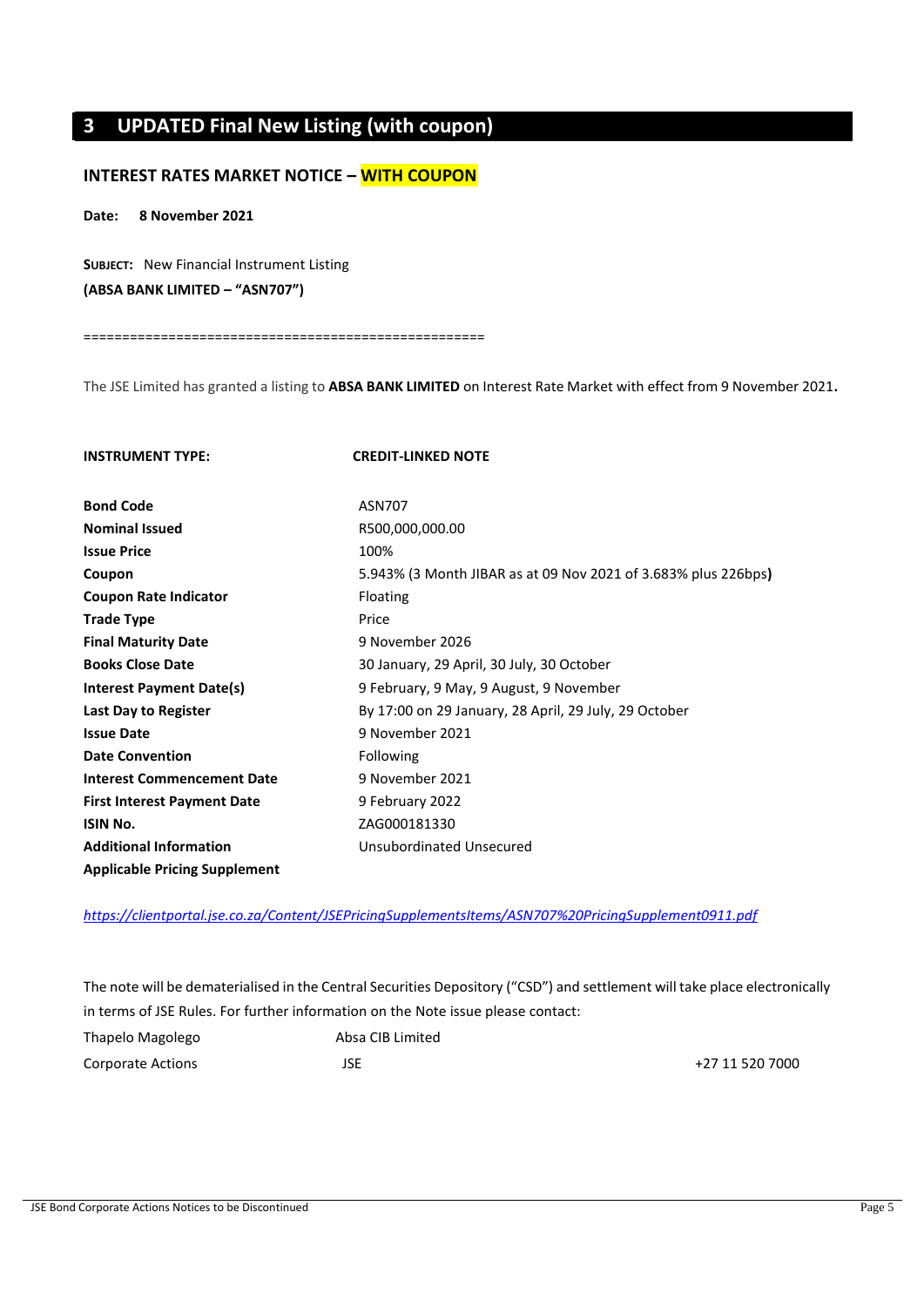# <span id="page-5-0"></span>**4 Tap Issue**

#### **INTEREST RATES MARKET NOTICE**

**Date: 9 November 2021**

**SUBJECT:** Tap Issue

#### *(NORTHAM PLATINUM LIMITED – "NHM019")*

====================================================

The JSE Limited has granted a listing to **NORTHAM PLATINUM LIMITED,** with effect from 11 November 2020**.** 

| <b>INSTRUMENT TYPE:</b>                 | <b>FLOATING RATE NOTE</b>                                       |
|-----------------------------------------|-----------------------------------------------------------------|
| <b>Tap Amount</b>                       | R 1,770,935,000                                                 |
| <b>Total Amount Following Tap Issue</b> | R 2,610,935,000                                                 |
| <b>Bond Code</b>                        | <b>NHM019</b>                                                   |
| <b>Nominal Issued</b>                   | R 1,770,935,000                                                 |
| <b>Issue Price</b>                      | 101.64014%                                                      |
| Coupon                                  | 7.675% (3 Month JIBAR as at 25 Aug 2021 of 3.675% plus 400 bps) |
| <b>Coupon Rate Indicator</b>            | Floating                                                        |
| <b>Trade Type</b>                       | Price                                                           |
| <b>Final Maturity Date</b>              | 25 May 2024                                                     |
| <b>Books Close Date</b>                 | 15 February, 15 May, 15 August, 15 November                     |
| <b>Interest Payment Date(s)</b>         | 25 February, 25 May, 25 August, 25 November                     |
| Last Day to Register                    | by 17:00 on 14 February, 14 May, 14 August, 14 November         |
| <b>Issue Date</b>                       | 11 November 2021                                                |
| <b>Date Convention</b>                  | Following                                                       |
| <b>Interest Commencement Date</b>       | 25 August 2021                                                  |
| <b>First Interest Payment Date</b>      | 25 August 2020                                                  |
| <b>ISIN No.</b>                         | ZAG000168105                                                    |
| <b>Additional Information</b>           | Senior, Unsecured                                               |

The Notes will be dematerialised in the Central Depository ("CSD") and settlement will take place electronically in terms of JSE Rules.

| Nick Smith        | ONE CAPITAL |                |
|-------------------|-------------|----------------|
| Corporate Actions | JSE         | +27 11 5207000 |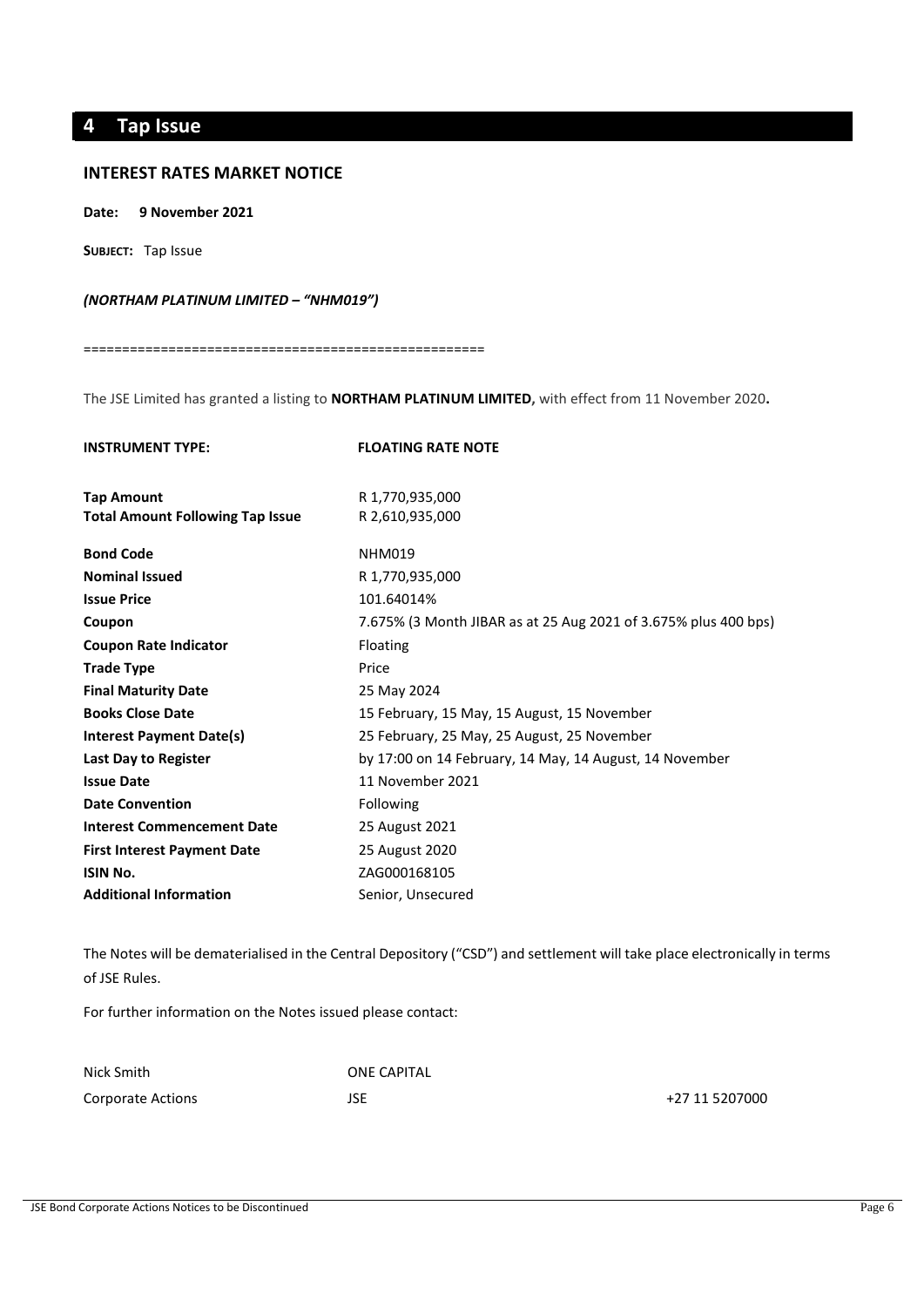# <span id="page-6-0"></span>**5 Early Full Capital Redemption**

## **INTEREST RATES MARKET NOTICE**

**Date: 5 November 2021**

**SUBJECT: Early Full Capital Redemption (NEDBANK LIMITED – "NNF031***")*

====================================================

In accordance with the Terms and Conditions of **NEDBANK LIMITED** notes, investors are herewith advised of the early full capital redemption of the below notes effective 10 November 2021**.**

|                         | Capital<br><b>Reduction</b><br>Amount | <b>Amount Outstanding After</b><br><b>Capital Repurchase</b> |
|-------------------------|---------------------------------------|--------------------------------------------------------------|
| NNF031-<br>ZAG000176082 | R 18,000,000                          | R 0.00                                                       |

| Jaynisha Bhagoobhai | Nedbank CIB Banking |                |
|---------------------|---------------------|----------------|
| Corporate Actions   | JSE                 | +27 11 5207000 |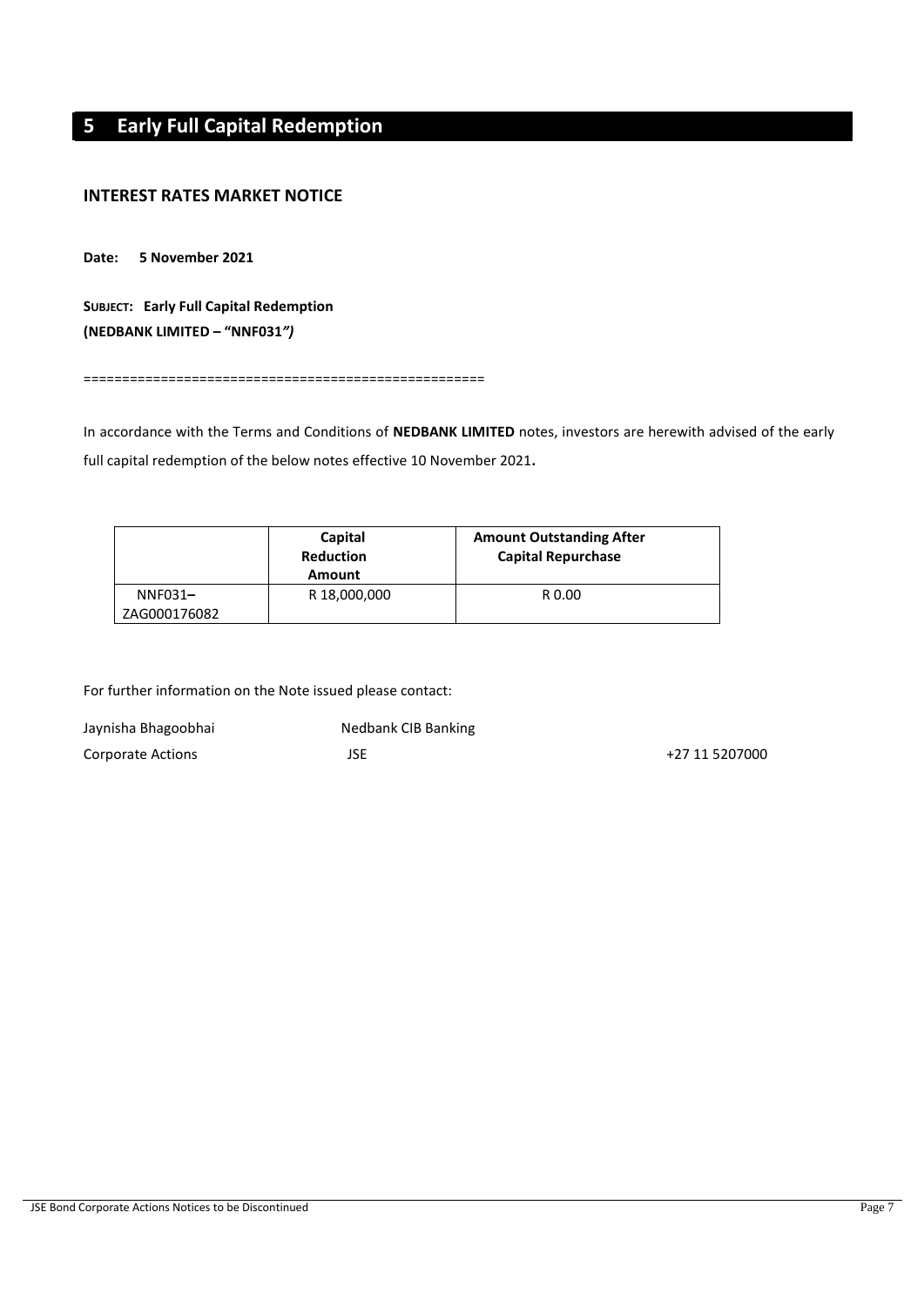# <span id="page-7-0"></span>**6 Partial Redemption/Partial Reduction**

## **INTEREST RATES MARKET NOTICE**

**Date: 05 November 2021**

**SUBJECT**: Partial Redemption

#### **(REDINK RENTAL (RF) LIMITED – "RED603")**

====================================================

In accordance with the Terms and Conditions of **REDINK RENTAL (RF) LIMITED** notes, investors are herewith advised of the partial capital redemption of the below notes effective 09 November 2021.

|                            | <b>Capital Redemption</b><br>Amount | <b>Amount Outstanding</b><br><b>After Capital Redemption</b> |
|----------------------------|-------------------------------------|--------------------------------------------------------------|
| $RED603 -$<br>ZAG000178369 | R 160,862.00                        | R48,523,347.00                                               |

| Charlize Wiederkehr | Red-Inc |                 |
|---------------------|---------|-----------------|
| Corporate Actions   | JSE     | +27 11 520 7000 |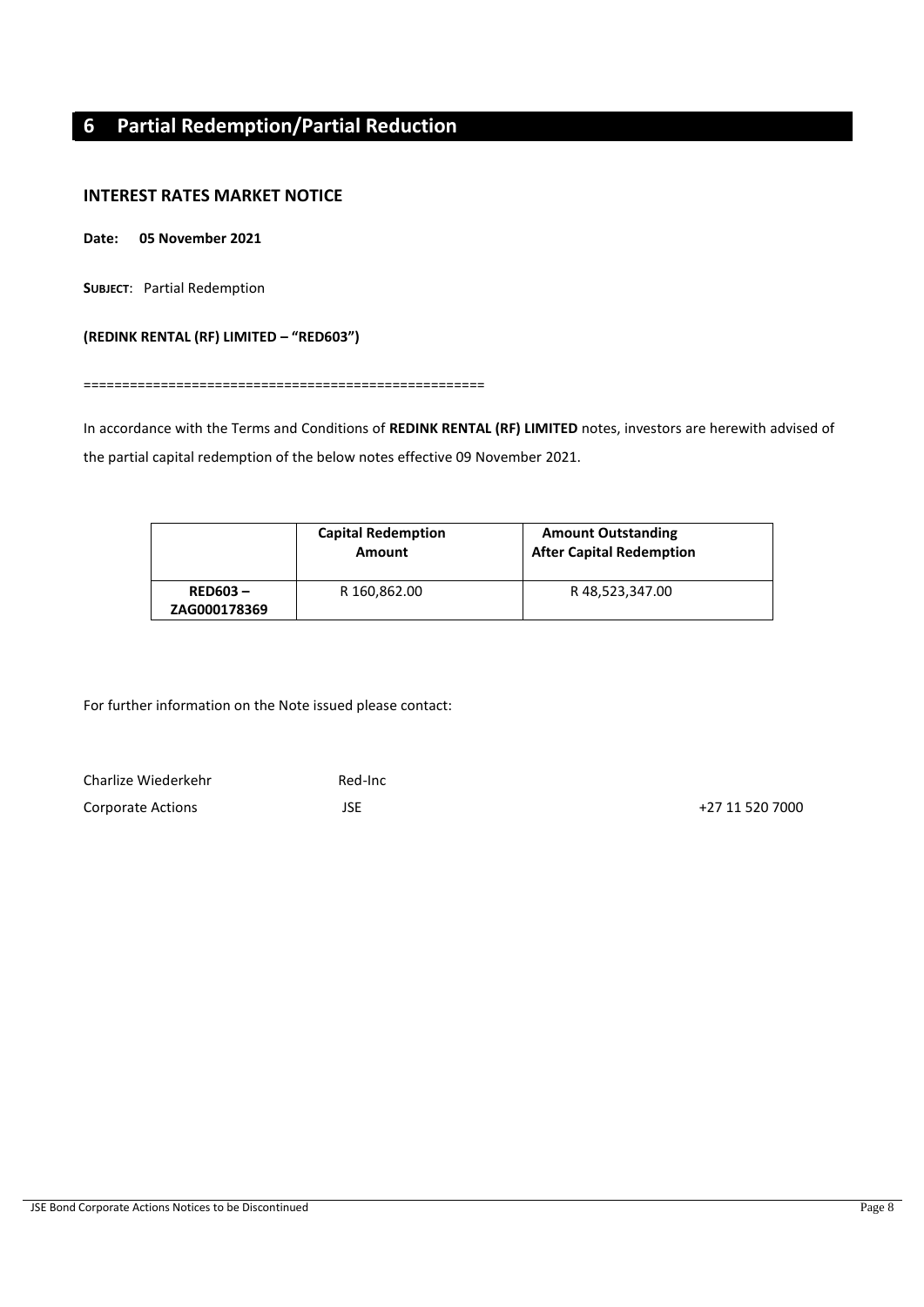# <span id="page-8-0"></span>**7 Callable Full Capital Redemption**

## **INTEREST RATES MARKET NOTICE**

**Date: 2 November 2021**

**SUBJECT:** Full Capital Redemption – Callable Bond **(INVESTEC BANK LIMITED – "IV043")**

====================================================

In accordance with the Terms and Conditions of **INVESTEC BANK LIMITED** notes, investors are herewith advised of the full capital redemption of the below notes effective **21 November 2021.**

|                          | <b>Capital Redemption</b><br>Amount | <b>Amount Outstanding After</b><br><b>Capital Redemption</b> |
|--------------------------|-------------------------------------|--------------------------------------------------------------|
| $IV043-$<br>ZAG000140765 | R 150,000,000                       | R 0.00                                                       |

| Bongani Ntuli            | Investec | +27 11 2910806 |
|--------------------------|----------|----------------|
| <b>Corporate Actions</b> |          | +27 11 5207000 |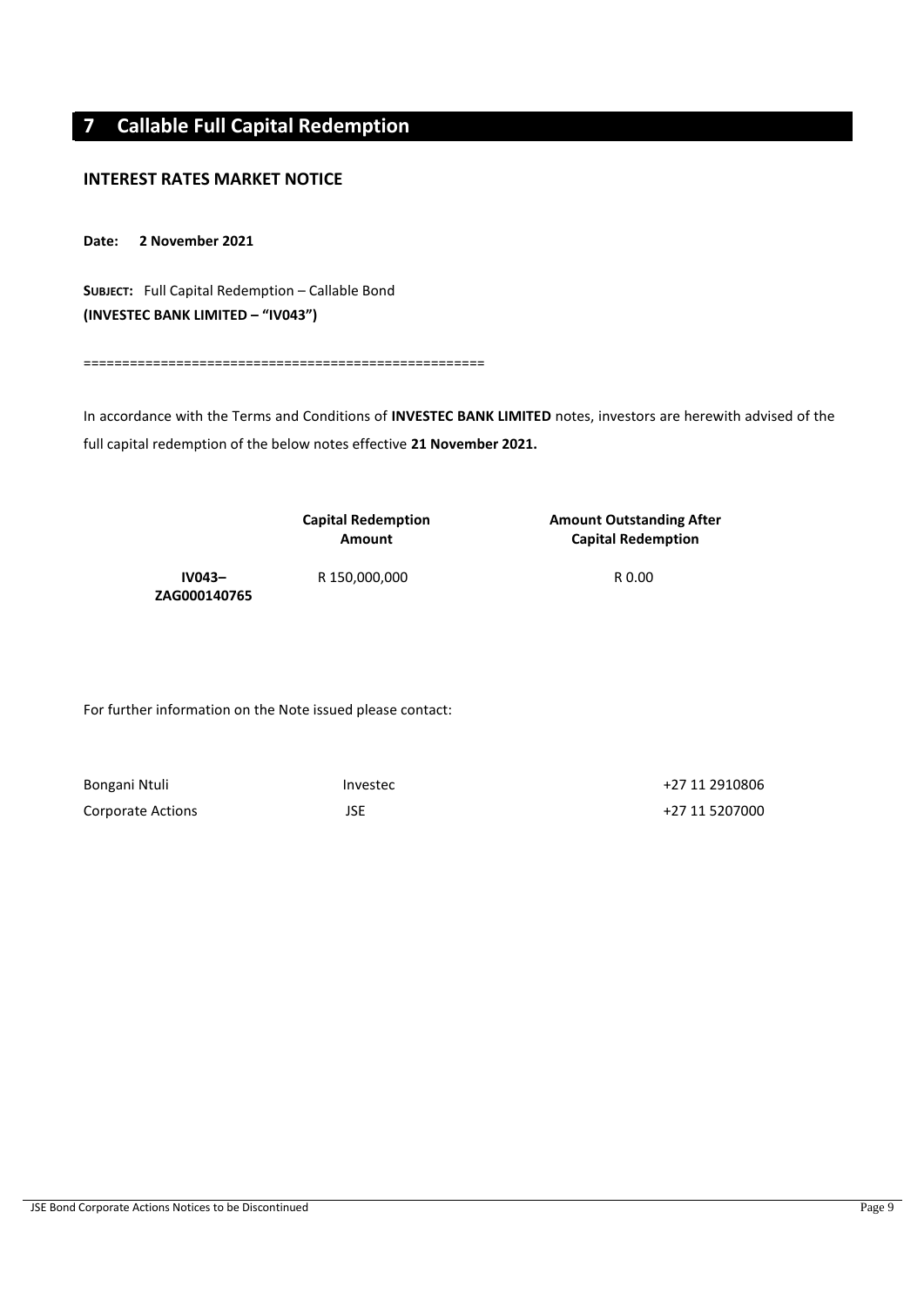# <span id="page-9-0"></span>**8 Delisting**

## **INTEREST RATES MARKET NOTICE**

**Date: 11 October 2021**

**SUBJECT**: Delisting

#### **(THE STANDARD BANK OF SOUTH AFRICA LIMITED – "CLN639")**

====================================================

In accordance with the Terms and Conditions of **THE STANDARD BANK OF SOUTH AFRICA LIMITED** notes, investors are herewith advised of the Delisting of the below notes effective 12October 2021**.** The de-listing of the Notice is due to the fact that Standard Bank, as the issuer thereof, has repurchased and owns the entire issue.

|                          | <b>Capital Delisting</b><br>Amount | <b>Amount Outstanding After</b><br><b>Capital Delisting</b> |
|--------------------------|------------------------------------|-------------------------------------------------------------|
| CLN639 –<br>ZAG000165747 | R 30,000,000                       | R 0.00                                                      |

| Kaylin Langley    | The Standard Bank of South Africa Limited | +27 11 4154535 |
|-------------------|-------------------------------------------|----------------|
| Corporate Actions |                                           | +27 11 5207000 |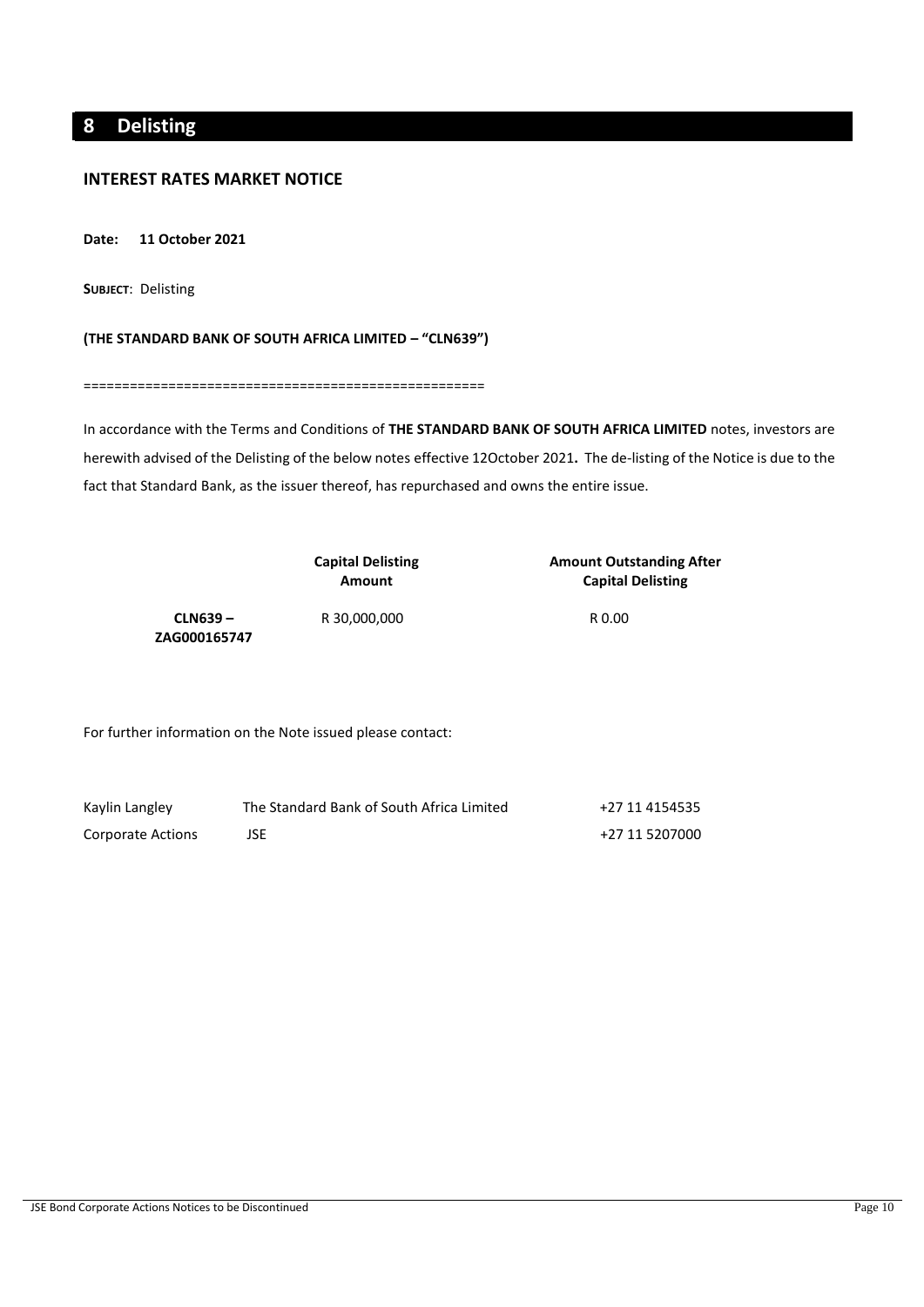# <span id="page-10-0"></span>**9 Partial Delisting**

## **INTEREST RATES MARKET NOTICE**

**Date: 30 September 2021**

**SUBJECT:** Partial Capital Delist

*(NEDBANK LIMITED – "NCLN82")*

====================================================

In accordance with the Terms and Conditions of *NEDBANK LIMITED* investors are herewith advised of the partial capital delist of the below notes effective 06 October 2021.

| Alpha Code | 'SIN         | Capital Delist Amount | Amount Outstanding after<br>Capital Delist |
|------------|--------------|-----------------------|--------------------------------------------|
| NCLN82     | ZAG000112269 | R 25,212,300.00       | R 24.787.700.00                            |

| Jaynisha Chibabhai | Nedbank CIB Banking | +27 112943561 |
|--------------------|---------------------|---------------|
| Corporate Actions  |                     | +27 115207000 |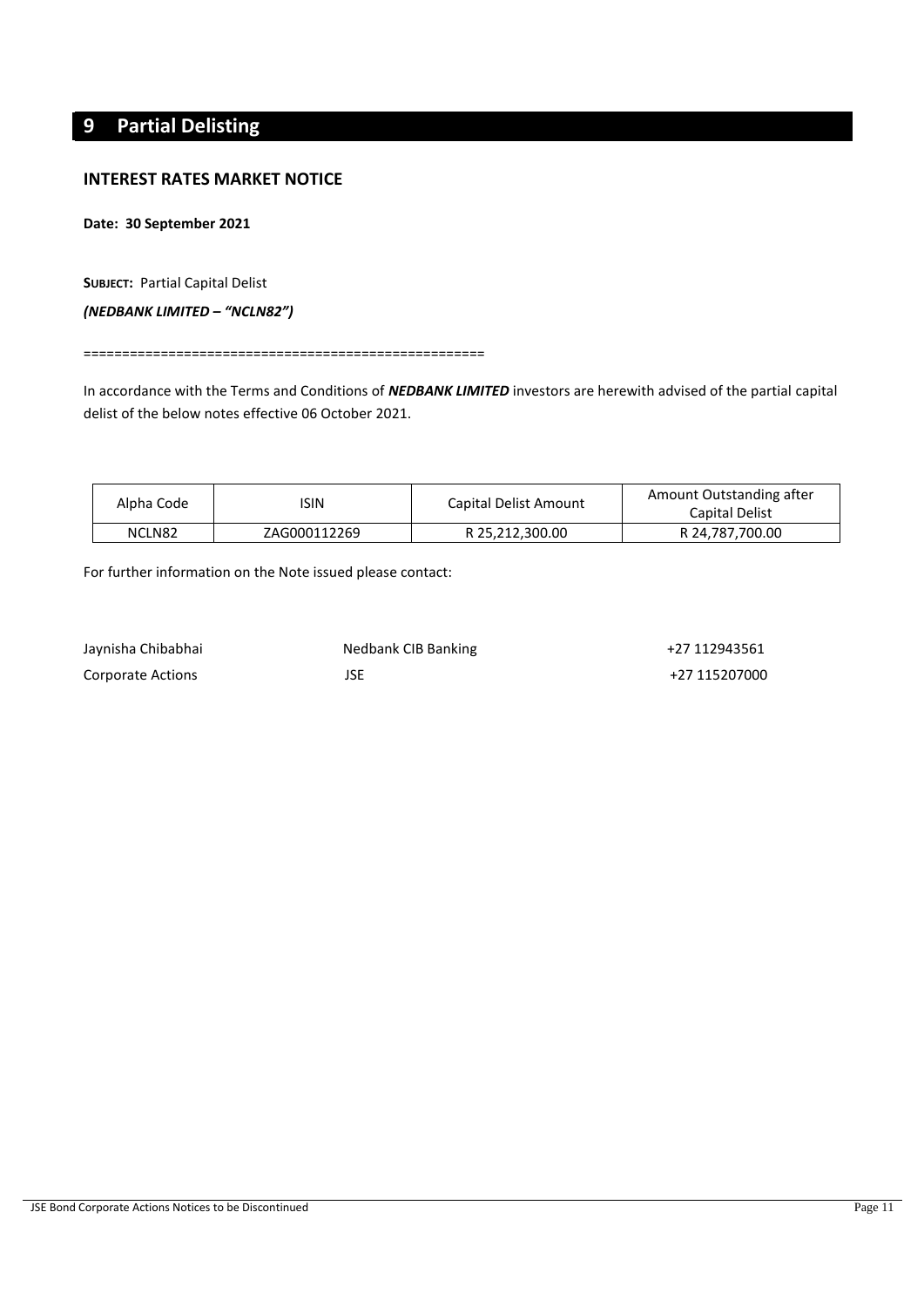# <span id="page-11-0"></span>**10 Redemption Date Extension**

## **INTEREST RATES MARKET NOTICE**

**Date: 14 May 2021**

**SUBJECT:** Extension of the Redemption Date **NQABA FINANCE 1 (RF) LIMITED** *–* **NQ1A28 - ZAG000159583**

====================================================

In accordance with the Terms and Conditions of **NQABA FINANCE 1 (RF) LIMITED** notes, investors are herewith advised that the note will be extended 22 May 2021 with the following information:

Coupon: as per Pricing Supplement

Further notification of extensions will be announced prior to the Maturity Date as per the Applicable Pricing Supplement, subject to Noteholders exercising an early redemption option.

| Thapelo Magolego  | Absa Corporate & Investment Banking Limited | +27 11 895 7352 |
|-------------------|---------------------------------------------|-----------------|
| Corporate Actions | JSE                                         | +27 11 520 7000 |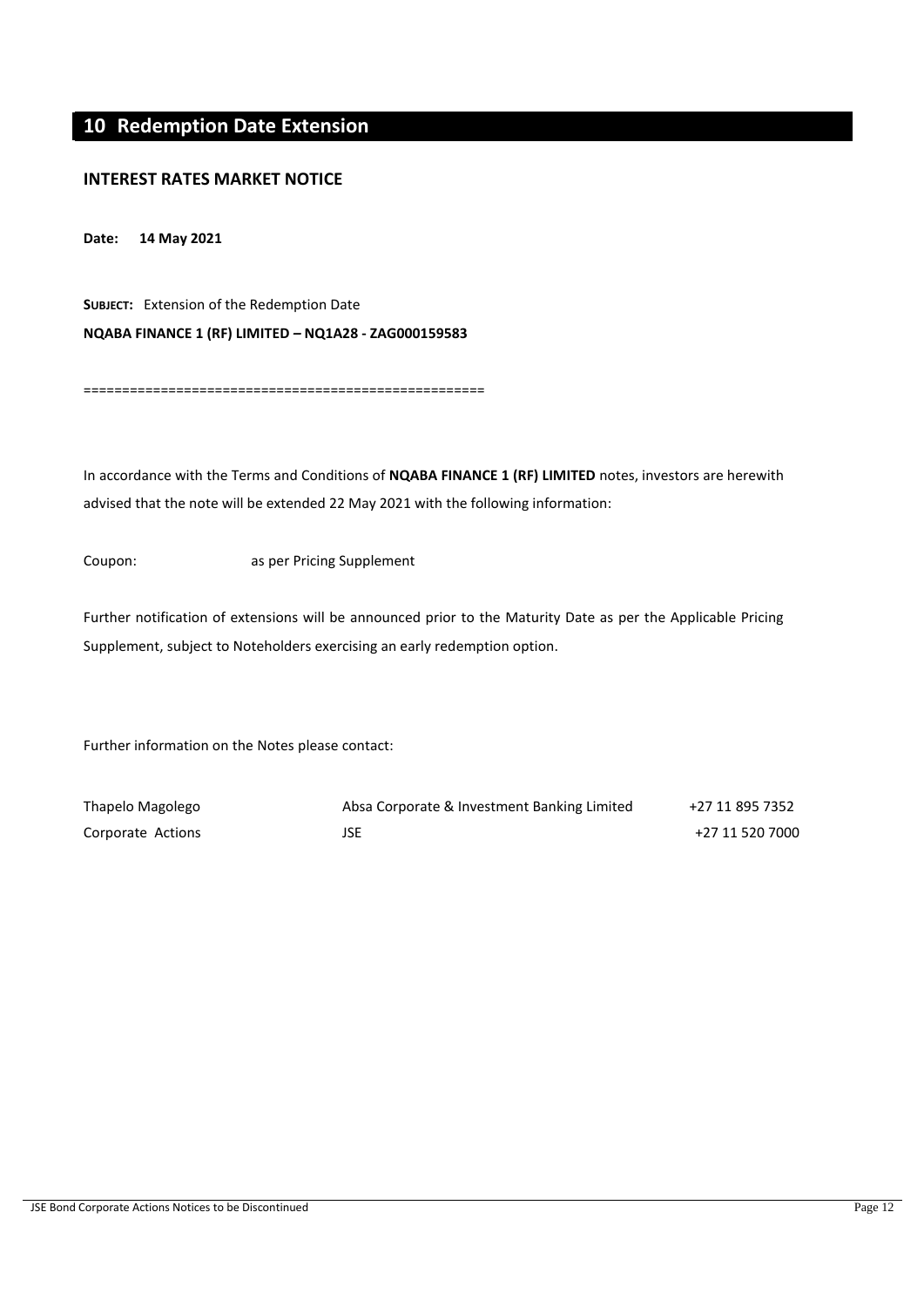# <span id="page-12-0"></span>**11 Partial buy-back**

## **INTEREST RATES MARKET NOTICE**

**Date: 19 February 2021**

**SUBJECT**: Partial buy-back *(THE LAND & AGRICULTURAL DEVELOPMENT BANK OF SA – "LBK37")*

====================================================

In accordance with the Terms and Conditions of **THE LAND & AGRICULTURAL DEV BANK OF SA** notes, investors are herewith advised of the off-market partial buy-back of the below notes effective **25 Feb 2021.**

|                                      | Partial buy-back<br>Amount | <b>Amount Outstanding After</b><br>buy-back |
|--------------------------------------|----------------------------|---------------------------------------------|
| <b>LBK37-</b><br><i>ZAG000160540</i> | R 96,000,000.00            | R 704,000,000.00                            |

| Kea Sape          | The Standard Bank of South Africa | +27 11 721 5594 |
|-------------------|-----------------------------------|-----------------|
| Corporate Actions | JSE                               | +27 11 520 7000 |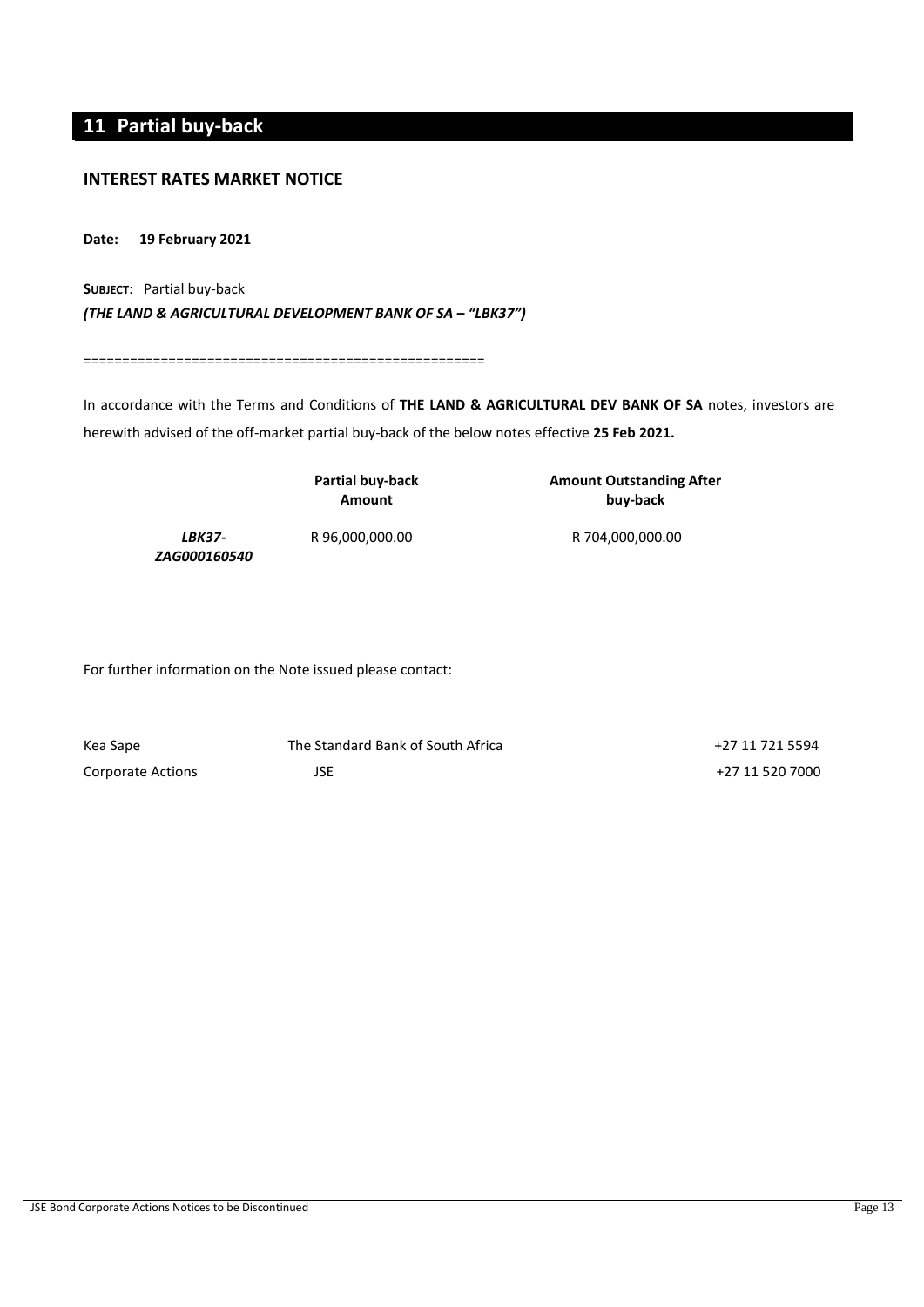# <span id="page-13-0"></span>**12 Credit Event**

## **INTEREST RATES MARKET NOTICE – AMENDED**

#### **Date: 30 September 2020**

**Credit Event** – **Amendment of Nominal Amount in accordance with the terms and conditions of the instrument**

**SUBJECT:** New Financial Instrument Listing

*(FIRSTRAND BANK LIMITED – "FRC346")*

The portion of the FRC346 note to be written down will be cash settled, through STRATE, with the amount of cash payable to investors announced on SENS in due course. The record date in respect of the credit event will be 19 January 2021, with a pay date of 20 January 2021.

The terms and conditions of the FRC346 note will not be affected however, the following amendments to the applicable pricing supplements will be made as a result of the credit event:

1. to remove Europcar Mobility Group SA, as a constituent of the underlying reference index, the Markit iTraxx® Europe Crossover Index, & to update the weightings in Annexure 2 of pricing supplement;

2. the Aggregate Nominal Amount in paragraph 7(a) of the relevant applicable pricing supplements will be amended to: a. For FRC346, ZAR49,333,333.00; and

3. the Number of Notes in paragraph 9 of the relevant applicable pricing supplements will be amended to:

a. For FRC346, 49.33.

| <b>INSTRUMENT TYPE:</b>            | <b>CREDIT-LINKED NOTE</b>                                                                                                  |
|------------------------------------|----------------------------------------------------------------------------------------------------------------------------|
| <b>Bond Code</b>                   | <b>FRC346</b>                                                                                                              |
| <b>Nominal Issued</b>              | R49,333,333.00                                                                                                             |
| <b>Issue Price</b>                 | 100%                                                                                                                       |
| Coupon                             | 7.07% (3 Month JIBAR as at 30 Sep 2020 of 3.350 % plus 372bps)                                                             |
| <b>Coupon Rate Indicator</b>       | Floating                                                                                                                   |
| <b>Trade Type</b>                  | Price                                                                                                                      |
| <b>Final Maturity Date</b>         | 20 December 2025                                                                                                           |
| <b>Books Close Date</b>            | 16 March, 16 June, 16 September, 16 December                                                                               |
| <b>Interest Payment Date(s)</b>    | 20 March, 20 June, 20 September, 20 December                                                                               |
| Last Day to Register               | By 17:00 on 15 March, 15 June, 15 September, 15 December                                                                   |
| <b>Issue Date</b>                  | 20 January 2021                                                                                                            |
| <b>Date Convention</b>             | Modified Following                                                                                                         |
| <b>Interest Commencement Date</b>  | 30 September 2020                                                                                                          |
| <b>First Interest Payment Date</b> | 20 December 2020                                                                                                           |
| <b>ISIN No.</b>                    | ZAG000171430                                                                                                               |
| <b>Additional Information</b>      | Senior Unsecured, Unsubordinated                                                                                           |
|                                    | The note will be dematerialised in the Central Securities Depository ("CSD") and settlement will take place electronically |
|                                    | in terms of JSE Rules. For further information on the Note issue please contact:                                           |

Corporate Actions JSE +27 11 5207000